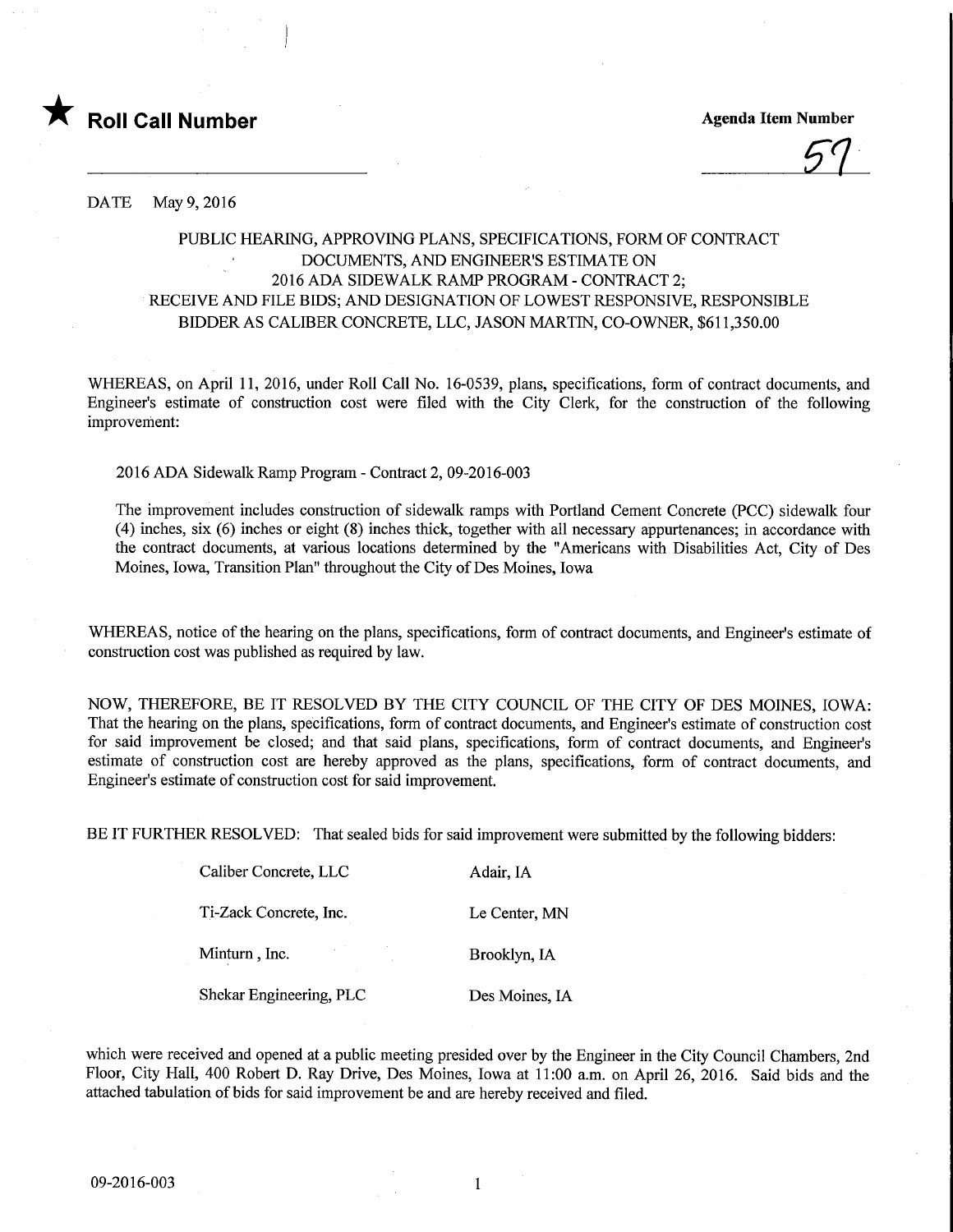

51

DATE May 9, 2016

BE IT FURTHER RESOLVED: That the Des Moines City Engineer, as the Engineer, has determined that the lowest responsive, responsible bid for the construction of said improvement was submitted by Caliber Concrete, LLC, Jason Martin, Co-owner, 309 Audubon Street, Adair, IA, 50002 in the amount of \$611,350.00, and said bid be and the same is hereby accepted.

BE IT FURTHER RESOLVED: That the bid security of the unsuccessful bidders be and is hereby authorized and directed to be returned.

BE IT FURTHER RESOLVED: That the Engineer is hereby directed to secure execution by the lowest responsible, responsive Bidder and its surety of the contract documents in the form heretofore approved by this Council; that the Engineer is directed to thereafter present said contract documents to this Council for approval and authorization to the Mayor to sign; and that no contract shall be deemed to exist between the City of Des Moines and said Bidder until said contract has been executed by the Bidder, and shall have been approved by this Council and executed by the Mayor and attested to by the City Clerk.

BE IT FURTHER RESOLVED: That the City Council hereby authorizes the necessary road closures for the Project.

(City Council Communication Number  $/6 - 248$  attached.)

Moved by to adopt.

Kathleen Vanderpool Deputy City Attorney

FORM/APPROVED: FUNDS AVAILABLE

 $O$  Ret

Daniel E. Ritter Des Moines Finance Director

Funding Source: 2016-2017 CIP, Page Street - 31, Sidewalks - ADA Compliance, SW095, Being: G.O. Bonds to be issued

| <b>COUNCIL ACTION</b> | <b>YEAS</b> | <b>NAYS</b> | <b>PASS</b> | <b>ABSENT</b>   |
|-----------------------|-------------|-------------|-------------|-----------------|
| <b>COWNIE</b>         |             |             |             |                 |
| <b>COLEMAN</b>        |             |             |             |                 |
| <b>GATTO</b>          |             |             |             |                 |
| <b>GRAY</b>           |             |             |             |                 |
| <b>HENSLEY</b>        |             |             |             |                 |
| <b>MOORE</b>          |             |             |             |                 |
| <b>WESTERGAARD</b>    |             |             |             |                 |
| <b>TOTAL</b>          |             |             |             |                 |
| <b>MOTION CARRIED</b> |             |             |             | <b>APPROVED</b> |
|                       |             |             |             |                 |
|                       |             |             |             |                 |
|                       |             |             |             |                 |
|                       |             |             |             | Mayor           |

I, Diane Rauh, City Clerk of said City Council, hereby certify that at a meeting of the City Council, held on the above date, among other proceedings the above was adopted.

IN WITNESS WHEREOF, I have hereunto set my hand and affixed my seal the day and year first above written.